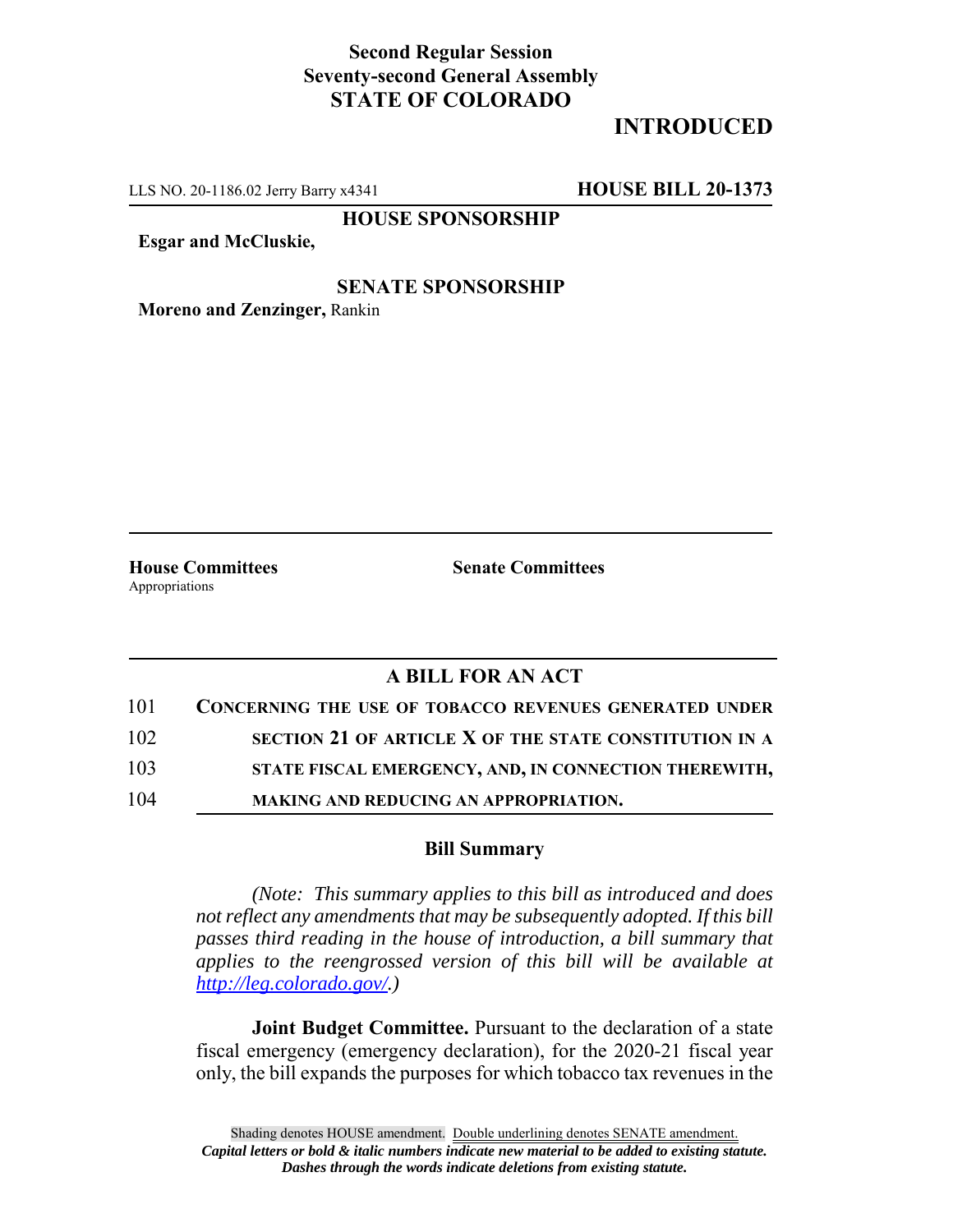tobacco education programs fund and the prevention, early detection, and treatment fund may be used to include any health-related purpose and to serve populations enrolled in the children's basic health plan and the Colorado medical assistance program at the programs' respective levels of enrollment as of January 1, 2005.

Also pursuant to the emergency declaration, for the 2020-21 fiscal year only, the bill authorizes grantees under certain programs funded through tobacco tax revenue to use the grant money to investigate and control the spread of COVID-19.

The bill repeals an obsolete provision of law.

The bill makes and reduces certain appropriations.

 *Be it enacted by the General Assembly of the State of Colorado:* **SECTION 1.** In Colorado Revised Statutes, 24-22-117, **repeal** (2)(d)(VI); and **add** (2)(c)(V), (2)(d)(VII), (2.5), and (6)(e) as follows: **24-22-117. Tobacco tax cash fund - accounts - creation - legislative declaration - repeal.** (2) There are hereby created in the state treasury the following funds: (c) (V) (A) PURSUANT TO THE DECLARATION OF A STATE FISCAL 8 EMERGENCY AS DESCRIBED IN SUBSECTION (6)(e) OF THIS SECTION, FOR THE 2020-21 FISCAL YEAR, IN ADDITION TO THE PURPOSES DESCRIBED IN THIS SUBSECTION (2)(c), THE MONEY IN THE TOBACCO EDUCATION PROGRAMS FUND MAY BE APPROPRIATED FOR ANY HEALTH-RELATED PURPOSE AND TO SERVE POPULATIONS ENROLLED IN THE CHILDREN'S BASIC HEALTH PLAN ESTABLISHED PURSUANT TO ARTICLE 8 OF TITLE 25.5 AND THE COLORADO MEDICAL ASSISTANCE PROGRAM ESTABLISHED IN ARTICLES 4, 5, AND 6 OF TITLE 25.5 AT THE PROGRAMS' RESPECTIVE LEVELS OF ENROLLMENT AS OF JANUARY 1, 2005. (B) THIS SUBSECTION (2)(c)(V) IS REPEALED, EFFECTIVE JULY 1, 18 2021. (d) (VI) Pursuant to the declaration of a state fiscal emergency as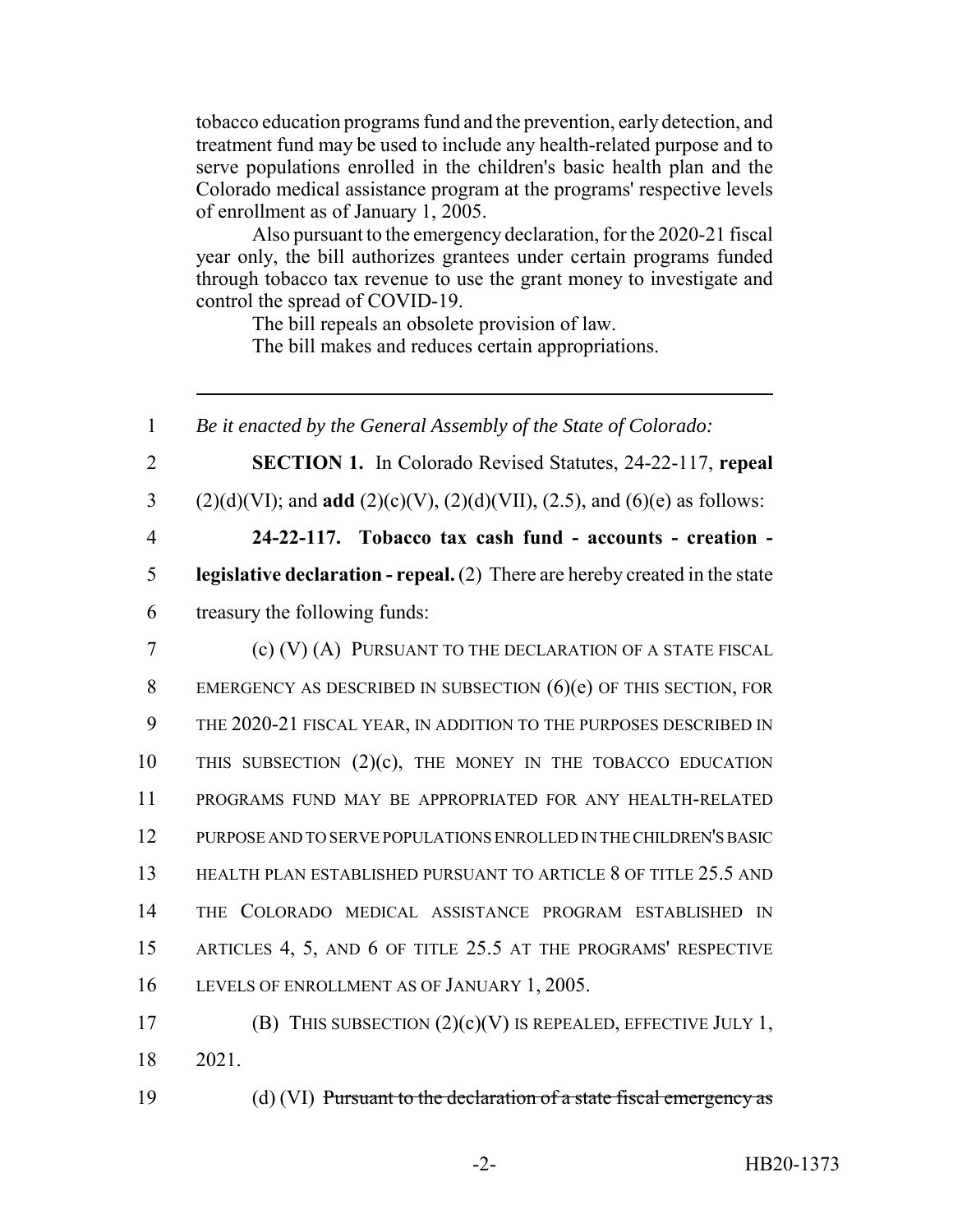described in subparagraph (III) of paragraph (b) of subsection (6) of this 2 section, notwithstanding any provisions of subparagraphs (II), (III), (IV.5), and (V) of this paragraph (d) to the contrary, for fiscal year 4 2011-12, the general assembly shall appropriate moneys in the prevention, early detection, and treatment fund for the purposes described 6 in subparagraphs (II), (III), (IV.5), and (V) of this paragraph (d), as well as any other health-related purpose and to serve populations enrolled in the children's basic health plan and the Colorado medical assistance program at the programs' respective levels of enrollment as of January 1, 2005.

11 (VII) (A) PURSUANT TO THE DECLARATION OF A STATE FISCAL 12 EMERGENCY AS DESCRIBED IN SUBSECTION (6)(e) OF THIS SECTION, 13 NOTWITHSTANDING ANY PROVISIONS OF SUBSECTIONS  $(2)(d)(II)$ , (2)(d)(III), AND (2)(d)(V) OF THIS SECTION TO THE CONTRARY, FOR FISCAL YEAR 2020-21, THE GENERAL ASSEMBLY SHALL APPROPRIATE MONEY IN THE PREVENTION, EARLY DETECTION, AND TREATMENT FUND FOR THE PURPOSES DESCRIBED IN SUBSECTIONS (2)(d)(II), (2)(d)(III), AND (2)(d)(V) OF THIS SECTION, AS WELL AS ANY OTHER HEALTH-RELATED PURPOSE AND TO SERVE POPULATIONS ENROLLED IN THE CHILDREN'S BASIC HEALTH PLAN AND THE COLORADO MEDICAL ASSISTANCE PROGRAM AT THE PROGRAMS' RESPECTIVE LEVELS OF ENROLLMENT AS OF JANUARY 1, 2005.

23 **(B)** THIS SUBSECTION  $(2)(d)(VII)$  IS REPEALED, EFFECTIVE JULY 1, 2021.

 (2.5) (a) PURSUANT TO THE DECLARATION OF A STATE FISCAL 26 EMERGENCY AS DESCRIBED IN SUBSECTION  $(6)(e)$  OF THIS SECTION, FOR HEALTH-RELATED PURPOSES AND NOTWITHSTANDING ANY OTHER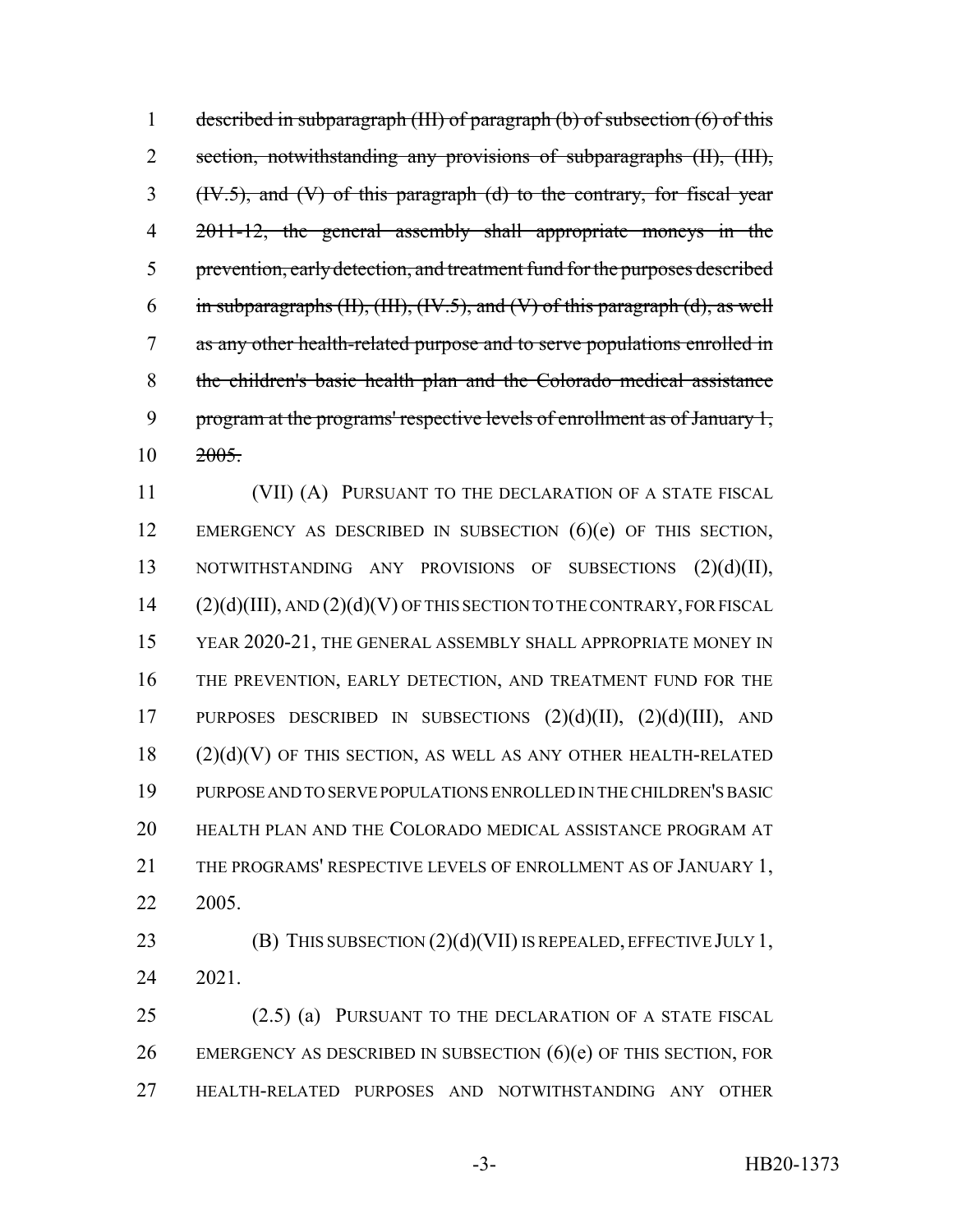PROVISION OF THIS SECTION OR THE TERMS OF THE GRANTS, FOR FISCAL YEAR 2020-21 ONLY, ANY GRANTEE RECEIVING A GRANT PURSUANT TO 3 SUBSECTION  $(2)(c)$ ,  $(2)(d)$ , OR  $(2)(f)$  OF THIS SECTION MAY USE THE MONEY FROM THE GRANT TO INVESTIGATE AND CONTROL THE SPREAD OF COVID-19, INCLUDING BUT NOT LIMITED TO: (I) DISEASE TESTING AND INVESTIGATION; (II) COLLECTION AND DISTRIBUTION OF PERSONAL PROTECTIVE EQUIPMENT; (III) CONTACT TRACING; (IV) ISSUING AND ASSISTING WITH ISOLATION, QUARANTINE, AND OTHER PUBLIC HEALTH ORDERS; AND (V) DISTRIBUTION OF ANY TREATMENTS AND VACCINATIONS. (b) THIS SUBSECTION (2.5) IS REPEALED, EFFECTIVE JULY 1, 2021. 14 (6) (e) (I) THE GENERAL ASSEMBLY, PURSUANT TO SECTION 21(7) OF ARTICLE X OF THE STATE CONSTITUTION AND HOUSE JOINT 16 RESOLUTION 20- , WHICH WAS APPROVED BY A TWO-THIRDS MAJORITY VOTE OF THE MEMBERS OF THE GENERAL ASSEMBLY AND THE GOVERNOR, DECLARES A STATE FISCAL EMERGENCY FOR THE 2020-21 FISCAL YEAR. (II) THIS SUBSECTION (6)(e) IS REPEALED, EFFECTIVE JULY 1,2021. **SECTION 2. Appropriation - adjustments to 2020 long bill.** (1) To implement this act, appropriations made in the annual general appropriation act for the 2020-21 state fiscal year to the department of health care policy and financing are adjusted as follows: (a) The general fund appropriation for medical services premiums, which is subject to the "(M)" notation as defined in the annual general 26 appropriation act for the same fiscal year, is decreased by \$17,753,767; and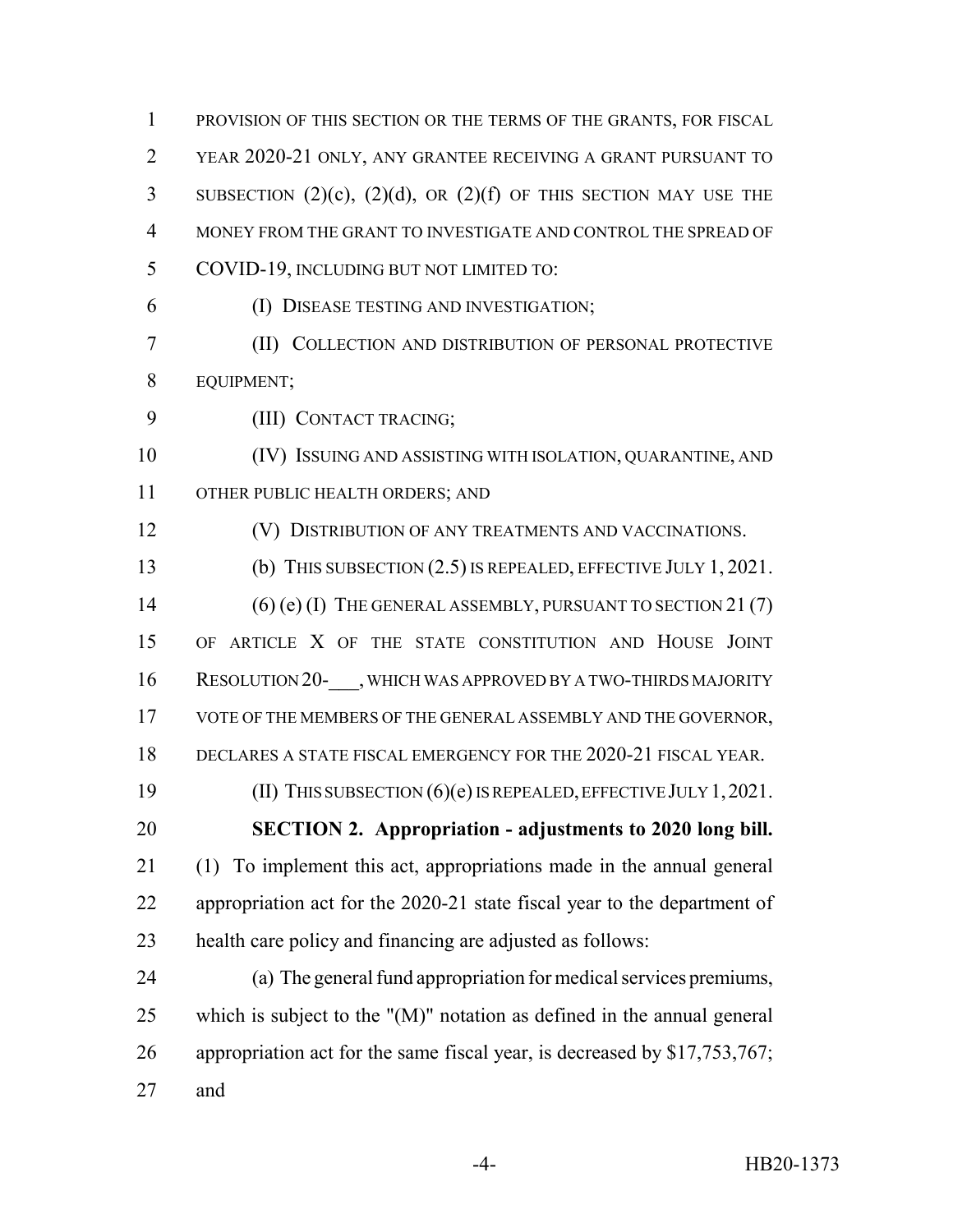(b) The cash funds appropriation for medical services premiums is increased by \$17,753,767, which consists of \$10,340,160 from the tobacco education programs fund created in section 24-22-117 (2)(c)(I), C.R.S., and \$7,413,607 from the prevention, early detection, and 5 treatment fund created in section 24-22-117 (2)(d)(I), C.R.S.

 (2) To implement this act, appropriations made in the annual general appropriation act for the 2020-21 state fiscal year to the department of public health and environment for use by the prevention services division are adjusted as follows:

 (a) The cash funds appropriation from the tobacco education programs fund created in section 24-22-117 (2)(c)(I), C.R.S., for tobacco education, prevention, and cessation grants is decreased by \$10,340,160; and

 (b) The cash funds appropriation from the prevention, early detection, and treatment fund created in section 24-22-117 (2)(d)(I), C.R.S., is decreased by \$7,413,607 in the following chronic disease prevention programs:

 (I) Transfers to the health disparities grant program fund \$1,651,369;

(II) Breast and cervical cancer screening \$1,364,901; and

 (III) Cancer, cardiovascular disease, and chronic pulmonary disease grants \$4,397,337.

 **SECTION 3. Effective date.** This act takes effect upon passage 24 only if House Joint Resolution 20- is approved by a two-thirds 25 majority vote of the members of both houses of the general assembly and 26 the governor, in which case this act takes effect on the effective date of 27 this act or on the date House Joint Resolution 20- is approved by the